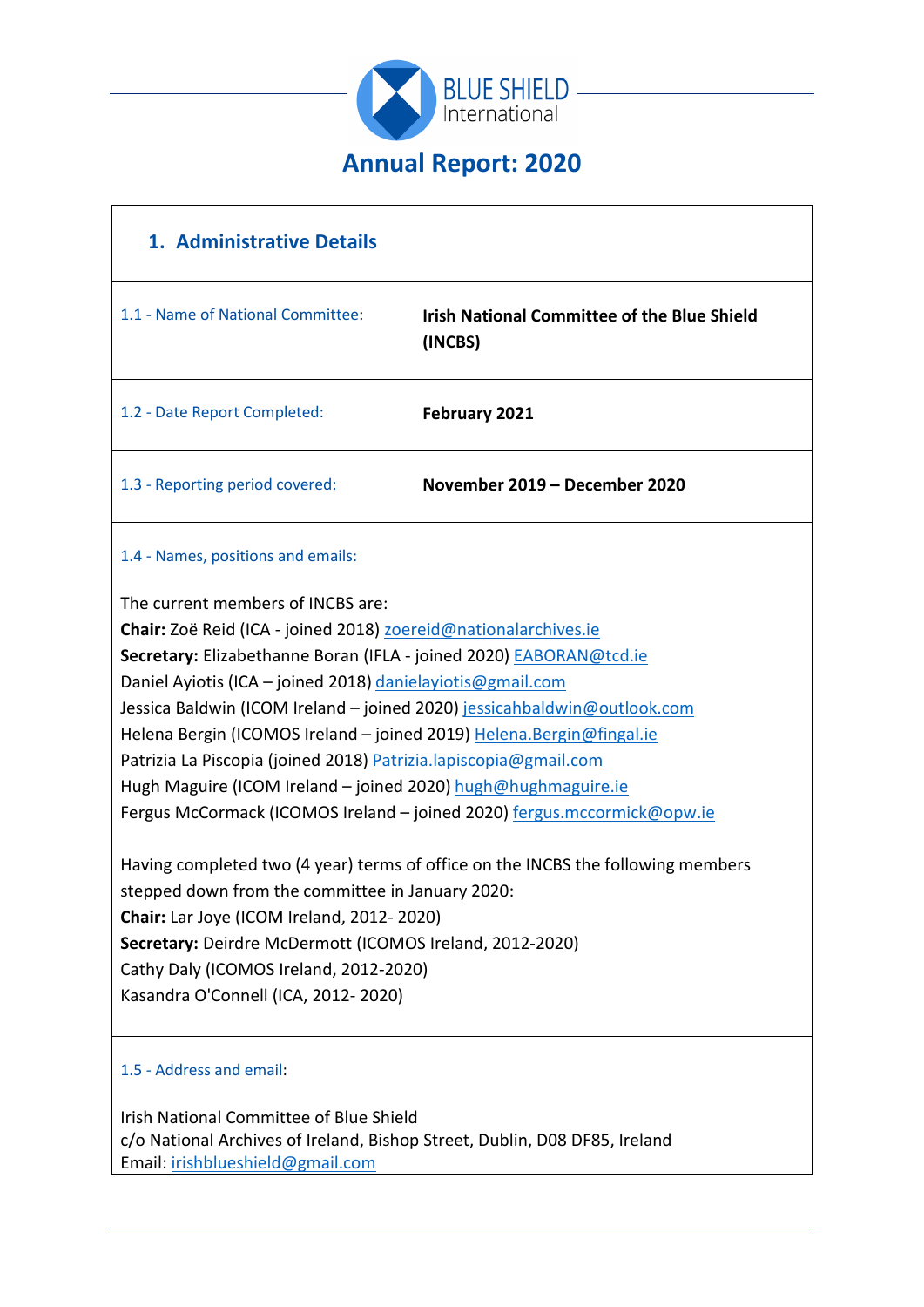#### 1.6 - Website and social media:

Thanks to the continued support of our partner organisations INCBS maintains website pages at the following sites:

ICOM Ireland - <https://www.icomireland.com/blue-shield-ireland> ICOMOS Ireland - <http://www.icomos.ie/index.php/blue-shield/incbs>

The committee also actively engages in using social media to promote the work of Blue Shield, the local committee and its ethical principles. Although modest the social media presence continues to grow.

Facebook:<https://www.facebook.com/IrishBlueShield> Twitter: @IrishNCBS

#### **2. Income:**

The Committee does not currently have a bank account and is therefore unable to manage any potential funding grants or expenditure without the assistance of one of its nominating bodies.

#### **3. Report of Activities: Achievements & Performance**

In the reporting period (November 2019 – December 2020) the activities of the Irish National Committee of the Blue Shield (INCBS) focused on supporting the following key objectives:

- 1. Law, policy development and implementation
- 2. Education, training, and capacity building
- 3. Proactive protection and risk preparedness
- 4. Emergency response in disaster, domestic emergencies, and armed conflict
- 5. Co-ordination of Blue Shield and with other relevant organisations

Concentrating on promoting the work of Blue Shield and awareness of the importance of preserving heritage sites and their contents in peacetime and during conflict.

At the end of January, following the completion of two (4 year) terms of office on the INCBS, Lar Joye (Chair), Deirdre McDermott (Secretary), Cathy Daly and Kasandra O'Connell stepped down. They are all thanked for their dedication and hard work on behalf of Blue Shield. New representatives from the four nominating bodies were welcomed to the Committee and are detailed above, which is now chaired by Zoë Reid.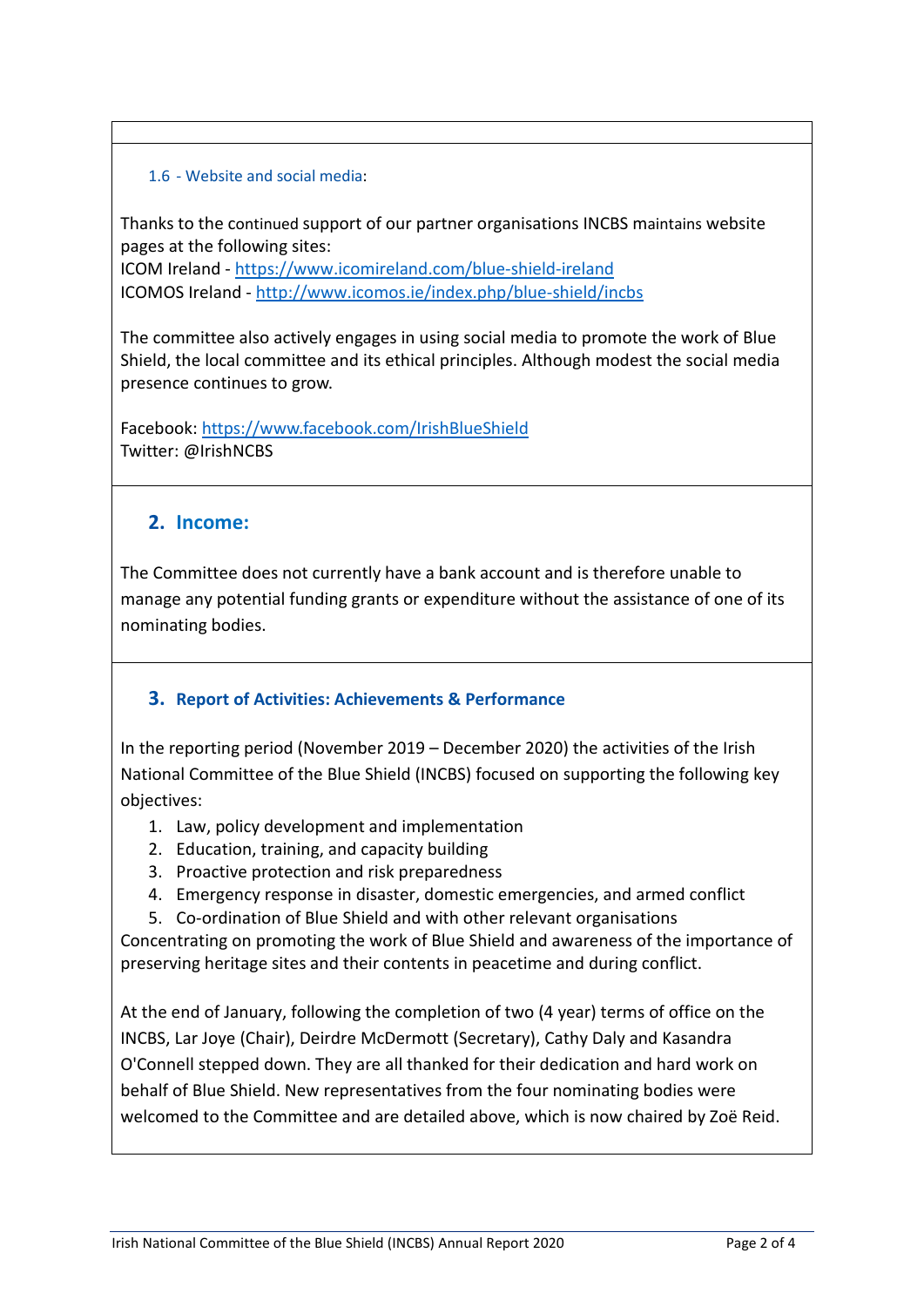A three-day course on **Cultural Property Protection (CPP) for Peacekeeping Deployments**  was organised by the Committee with the support of the Heritage Council of Ireland, the Military Archives and the Dublin Port Company (6-8 November 2019). The course was led by Professor Peter Stone, Chair of UK Blue Shield and the UNESCO Chair in Cultural Property Protection and Peace (CPP) at Newcastle University and Major Bobby Friel who is a member of the UK Cultural Property Protection Unit. Sessions of the course were also presented by members of the INCBS, Lar Joye, Patrizia La Piscopia and Zoë Reid.

The course was designed specifically to respond to the needs of a force operating in peace keeping missions. At the core of the training was the idea participants should be encouraged to think about the importance of Cultural Property Protection (CPP) during deployment while also understanding the complexity of group values and identities related to their own heritage. This was the first CPP course held in Ireland for the Irish Defence Forces and Heritage Professionals and attended by 17 participants.

Following the course, an article entitled 'Towards a Monument's Men Unit? The Irish Defence forces welcome the first training to protect Archaeology and Cultural Property' by INCBS member Patrizia la Piscopia, was published in Archaeology Ireland: Spring edition 2020. The article was also published in English in an Italian journal of military penal law, Rassegna della giustizia militare, 2, 2020.

[https://www.difesa.it/Giustizia\\_Militare/rassegna/Bimestrale/2020/Documents/02\\_2020](https://www.difesa.it/Giustizia_Militare/rassegna/Bimestrale/2020/Documents/02_2020/RGM_02_2020_rev1.pdf) [/RGM\\_02\\_2020\\_rev1.pdf](https://www.difesa.it/Giustizia_Militare/rassegna/Bimestrale/2020/Documents/02_2020/RGM_02_2020_rev1.pdf)

Lar Joye (Chair) presented the work of Blue Shield at an event entitled '**All that remained'—The Four Courts Blaze of 1922** on 27 January. This panel discussion, organised in association with the INCBS, was held at Trinity College Dublin as part of the *Out of the Ashes* Lecture Series, which is considering the form of cultural atrocity now subject to international war crimes prosecution: the deliberate targeting of cultural heritage as a means to control social memory and to erase identities. The basis for the Blue Shield in the 1954 Hague Convention for the Protection of Cultural Property and its additional first and second protocols, ratified by Ireland in 2018 was highlighted. The event is available to view here:

[https://www.facebook.com/watch/live/?v=650603892376927&ref=watch\\_permalink](https://www.facebook.com/watch/live/?v=650603892376927&ref=watch_permalink)

#### **National Emergency Coordination Committee Framework document**

On 17 February, INCBS were invited to meet with Keith Leonard, Director of Emergency Management at the Dept. of Housing, Local Government and Heritage. The meeting was hosted by Caroline McMullan, Programme Director for the MSc in Emergency Management, DCU Business School. Cathy Daly, a Cultural Heritage Management, Conservation and Research Specialist based at the University of Lincoln and former INCBS committee member also attended. INCBS was invited to draft guidelines for first responders to an emergency situation which included cultural property or a heritage site. These have been drafted and will be formalised in 2021.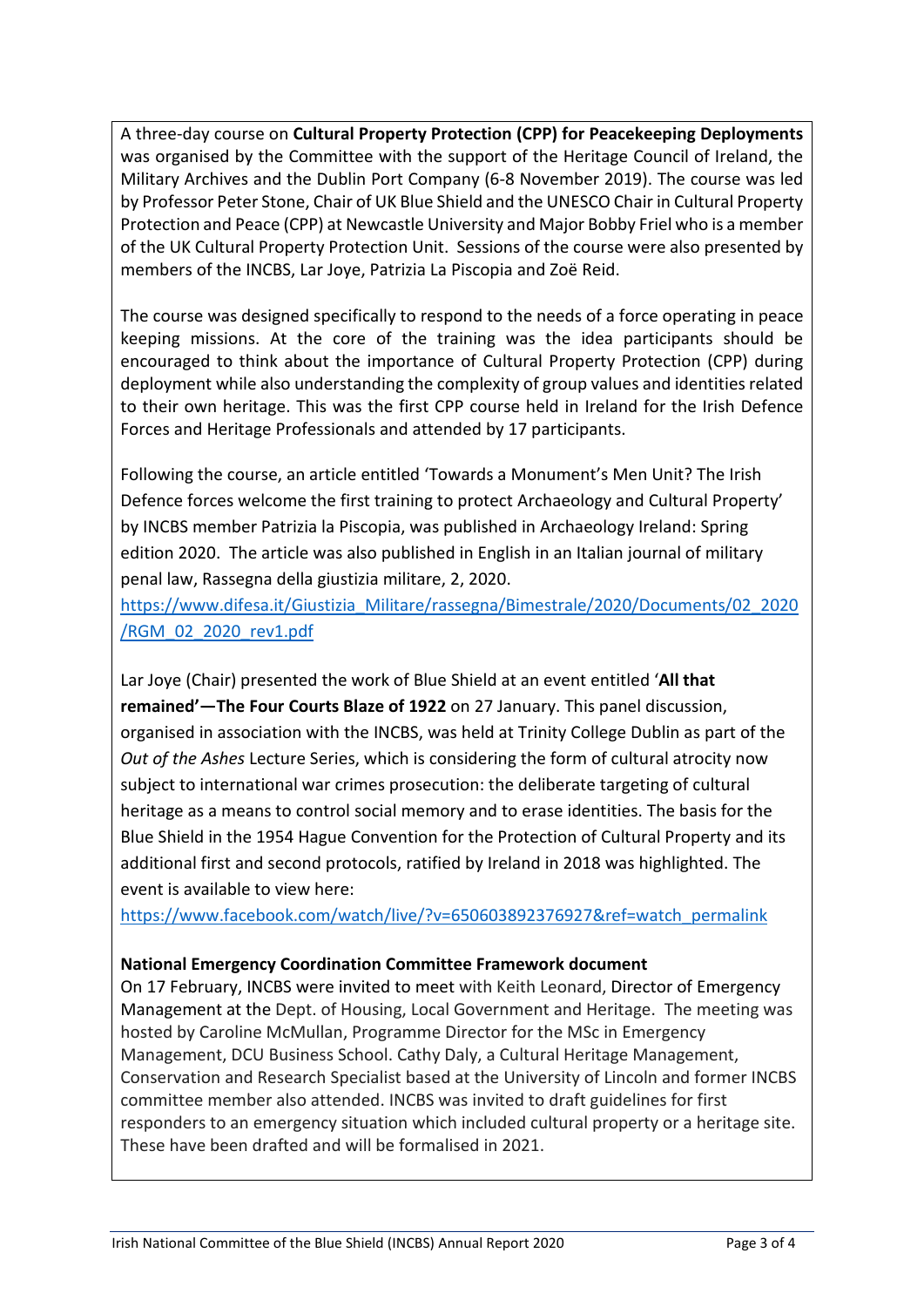The onset of the COVID-19 pandemic and resulting government restrictions unfortunately led to the postponement of the following planned events:

**Climate Adaptation Framework meeting (26 March)** INCBS had been invited to attend to explore potential for providing training on Disaster Recovery for staff in the Dept Culture, Heritage and the Gaeltacht.

**Heritage Council of Ireland (16-17 June)** INCBS had been invited to present the activities of Blue Shield at the annual meeting of the Heritage Officers which was to be held in Ennis Co. Clare.

**Heritage Week (17 August)** This half-day *Cultural Heritage Protection in Ireland* seminar was planned to raise public awareness and aimed to highlight the work of Blue Shield and the role of the Irish National Committee of Blue Shield.

The Committee is working to reschedule these events in 2021, where possible moving to online training events.

The Committee continued to meet virtually across the year and contact with partner organisations and stakeholders was maintained and strengthened.

## **1. Main issues faced**:

Looking to the future the main issue facing INCBS is the lack of funding to expand its activities and support the strategic objectives of Blue Shield. The Committee does not currently have a bank account and is therefore unable to manage any potential funding grants or expenditure without the assistance of one of its nominating bodies.

The advent of the COVID-19 lockdown highlighted the importance of establishing an online presence for INCBS, however addressing this in 2020 was not possible due to financial constraints.

### **2. Future goals**

The 2021 Strategic Plan of the INCBS, details the key goals that the committee aim to focus on are:

- Raise awareness of the INCBS through capacity building activities, education and training
- Support the development of proactive protection and risk preparedness in Ireland